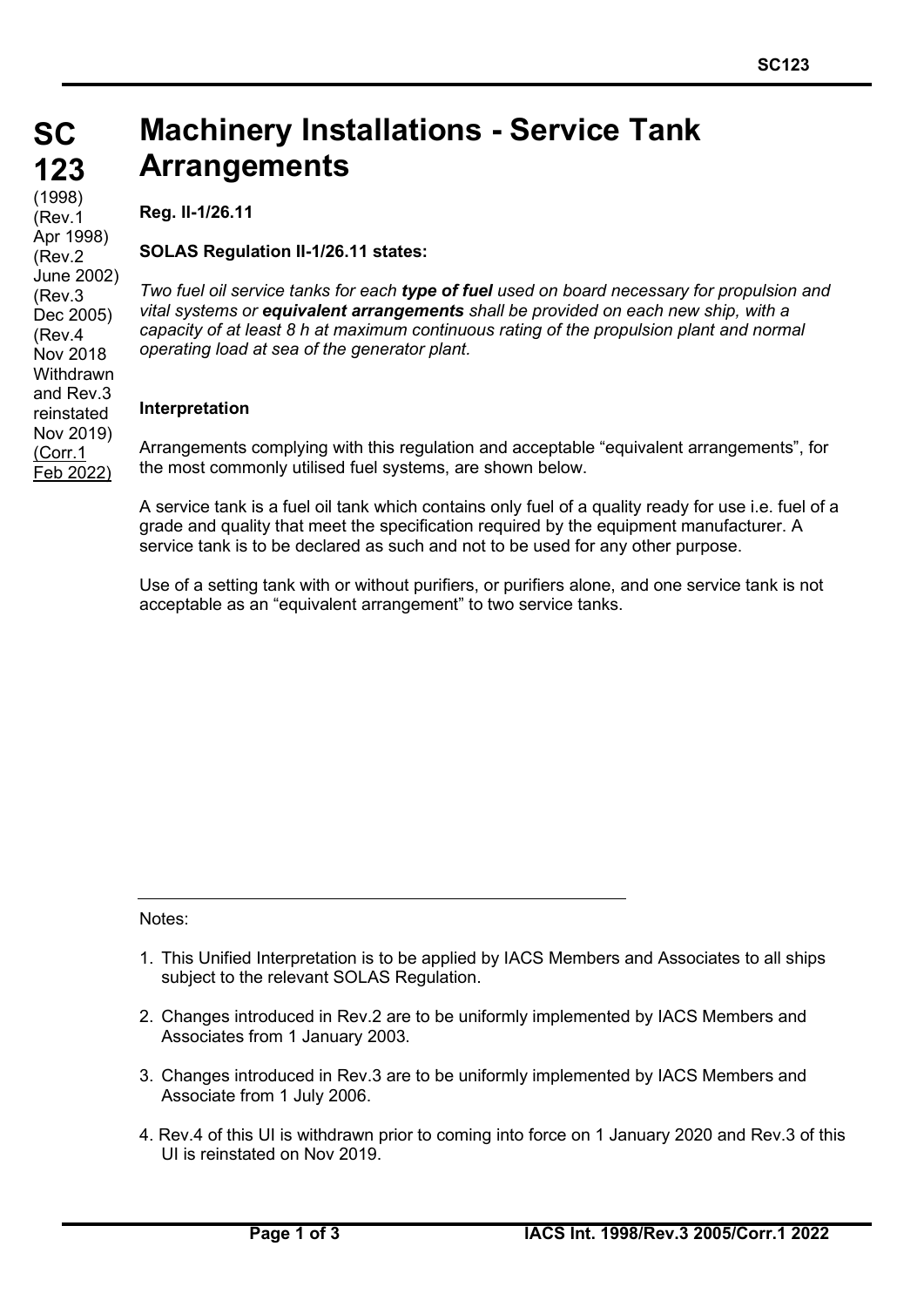#### 1. Example 1

**SC 123** (cont) 1.1 Requirement according to SOLAS - Main and Auxiliary Engines and Boiler(s) operating with Heavy Fuel Oil (HFO) (one fuel ship)

> HFO Serv. TK Capacity for at least 8 h Main Eng. + Aux. Boiler + Aux. Eng.

HFO Serv. TK Capacity for at least 8 h Main Eng. + Aux. Boiler + Aux. Eng.

MDO TK For initial cold starting or repair work of Engines/ Boiler

1.2 Equivalent arrangement

HFO Serv. TK Capacity for at least 8 h Main Eng. + Aux. Boiler + Aux. Eng.

**HFO MDO Serv. TK** Capacity for at least 8 h Main Eng. + Aux. Boiler + Aux. Eng.

This arrangement only applies where main and auxiliary engines can operate with heavy fuel oil under all load conditions and, in the case of main engines, during manoeuvring.

For pilot burners of Auxiliary Boilers if provided, an additional MDO tank for 8 hours may be necessary.